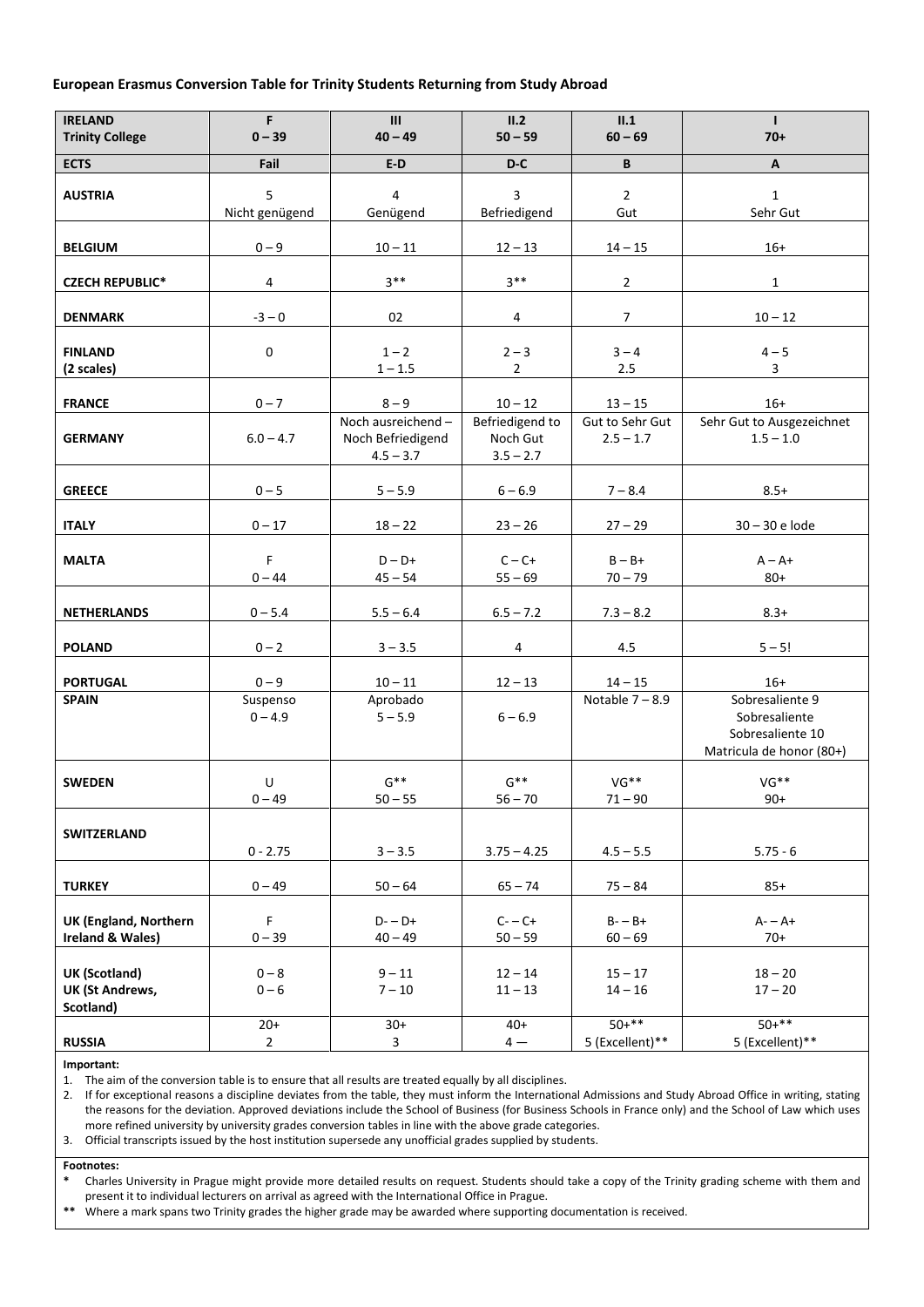**Non-European Conversion Table for Trinity Students Returning from Study Abroad**

| <b>IRELAND</b>              | F               | III                       | II.2           | II.1                        | $\mathbf{I}$                  |
|-----------------------------|-----------------|---------------------------|----------------|-----------------------------|-------------------------------|
| <b>Trinity College</b>      | $0 - 39$        | $40 - 49$                 | $50 - 59$      | $60 - 69$                   | $70+$                         |
|                             |                 |                           |                |                             |                               |
|                             |                 |                           |                |                             |                               |
| <b>AUSTRALIA</b>            | Fail            | Pass                      | H <sub>3</sub> | $H2A - H2B$                 | H1                            |
|                             | $0 - 49$        | $50 - 59$                 | $60 - 69$      | $70 - 79$ <sup>a</sup><br>6 | $80 - 1001$<br>$\overline{7}$ |
| <b>AUSTRALIA</b>            | $0 - 2$ (Grade) | $3 - 4$                   | $4 - 5$        |                             |                               |
| (Queensland)                | $0 - 46$ (%)    | $47 - 57.5$               | $57.6 - 74$    | 75 - 84                     | $85 - 100$                    |
| <b>BRAZIL</b>               | $0 - 49$        | $50 - 64$                 | $65 - 74$      | $75 - 84$                   | $85+$                         |
|                             |                 |                           |                |                             |                               |
| <b>CANADA</b>               | F               | $D - C$                   | $C + - B -$    | $B - B +$                   | $A - A$                       |
|                             | $0 - 49$        | $50 - 59$                 | $60 - 69$      | $70 - 79$                   | $80 - 100$                    |
|                             |                 |                           |                |                             |                               |
| <b>CHINA</b>                | $0 - 59$        | $60 - 69$                 | $70 - 79$      | $80 - 89$                   | $90 - 100$                    |
| <b>CHINA (University of</b> | $0 - 39$        | $40 - 49$                 | $50 - 59$      | $60 - 69$                   | $70+$                         |
| <b>Nottingham Ningbo)</b>   |                 |                           |                |                             |                               |
|                             |                 |                           |                |                             |                               |
| <b>HONG KONG</b>            | F               | $D - D +$                 | $C - C +$      | $B - B +$                   | $A - A$                       |
|                             |                 |                           |                |                             |                               |
| <b>INDIA</b>                | $0 - 39$        | $40 - 44$                 | $45 - 54$      | $55 - 64$                   | $65 - 100$                    |
|                             | F               |                           |                | B                           |                               |
| <b>JAPAN</b> <sup>b</sup>   | $0 - 49$        | $\mathsf{C}$<br>$50 - 64$ | C<br>$50 - 64$ | $65 - 79$                   | $A - A +$<br>$80 - 100$       |
|                             |                 |                           |                |                             |                               |
| <b>NEW ZEALAND</b>          |                 |                           |                |                             |                               |
|                             |                 |                           |                |                             |                               |
|                             |                 |                           |                |                             |                               |
| <b>SINGAPORE</b>            | F               | $D - D +$                 | $C - C +$      | $B - B +$                   | $A - A +$                     |
|                             | 0.00            | $1.00 - 1.50$             | $2.00 - 2.50$  | $3.00 - 4.00$               | $4.50 - 5.00$                 |
|                             |                 |                           |                |                             |                               |
| <b>USA</b>                  | F               | $D - D +$                 | $C - C +$      | $B - B +$                   | $A - A$                       |
|                             | $0 - 1.99$      | $2.00 - 2.59$             | $2.60 - 3.09$  | $3.10 - 3.59$               | $3.60 - 4.0$                  |

# **Important:**

1. Where there is a range of results, the top of the range should be used unless evidence is provided to suggest otherwise.

2. It may be necessary to revise this table annually as new exchanges and information and feedback is received.

## **ECTS equivalents:**

Please see the ECTS Equivalents Credit Table for UK & Non-European Study Abroad for detailed information of ECTS equivalents for each of the above countries.

## **Footnotes:**

a. Some Australian universities consider 85 – 100 as a First and 75 – 84 as an Upper Second.

b. The University of Tokyo does not use a D grade. Therefore a C grade covers the TCD range from 40-59.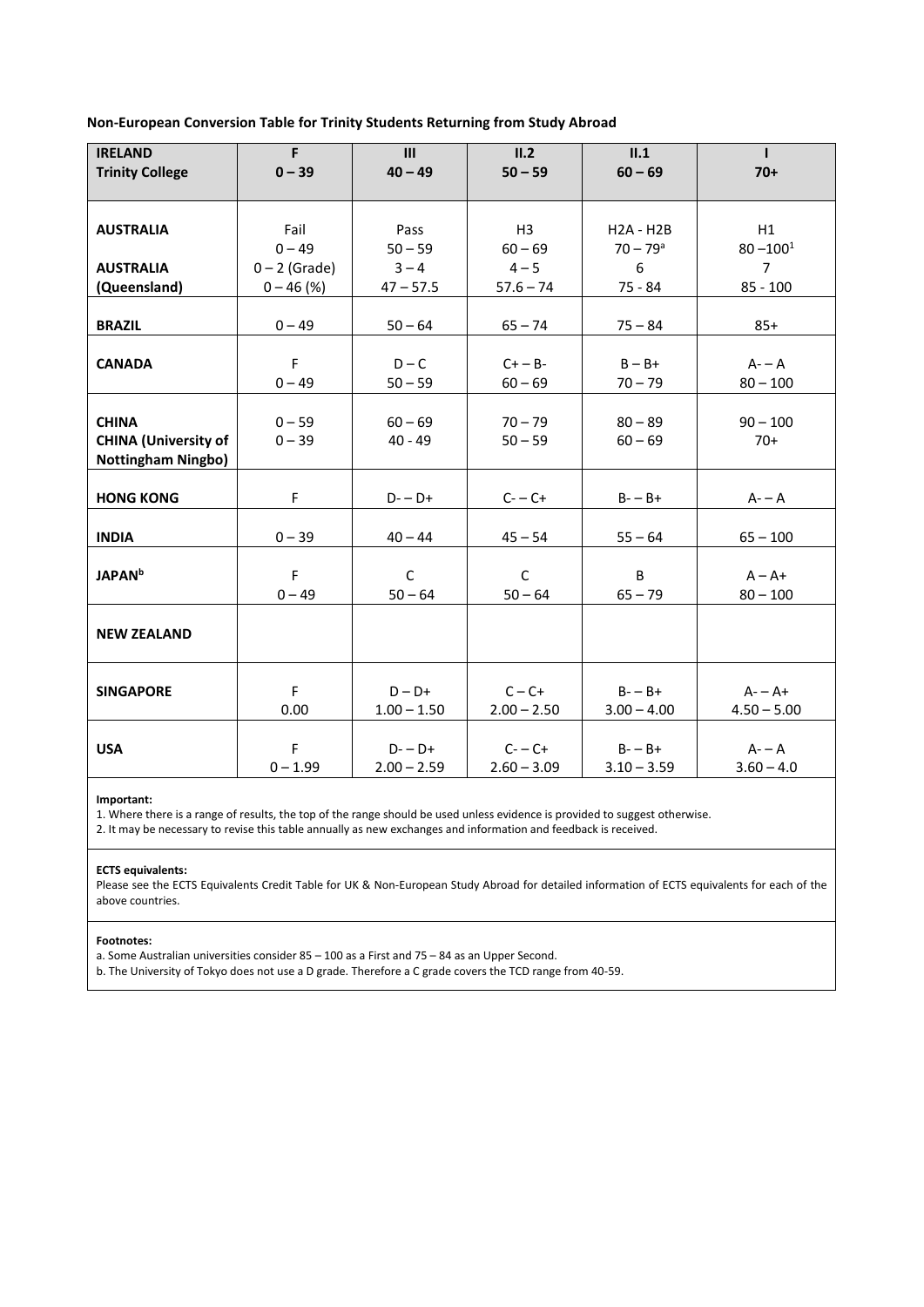## **ECTS Equivalents Credit Table for UK & Non-European Study Abroad Exchanges**

| <b>Country</b>                               | <b>University</b>                                                                   | <b>ECTS Equivalent</b>                                              |  |
|----------------------------------------------|-------------------------------------------------------------------------------------|---------------------------------------------------------------------|--|
|                                              | University of Melbourne                                                             | 50 points = 30 ECTS<br>$(12.5$ points module = 7.5 ECTS)            |  |
|                                              | <b>Australian National University</b>                                               | $24$ units = 30 ECTS<br>$(6$ unit module = 7.5 ECTS)                |  |
| <b>AUSTRALIA</b>                             | University of Queensland                                                            | 2 units = $7.5$ ECTS<br>$(8 \text{ units} = 30 \text{ ECTS})$       |  |
|                                              | University of Sydney<br>University of New South Wales                               | 1 unit = $7.5$ ECTS)<br>$(24 \text{ credits} = 30 \text{ ECTS})$    |  |
|                                              | McGill University (Quebec)                                                          | 1 $credit = 2$ $ECTS$<br>(10 credit module = 20 ECTS)               |  |
| <b>CANADA</b>                                | University of Toronto                                                               | $0.5$ FCE = 6 ECTS<br>$(1 \text{ credit module} = 12 \text{ ECTS})$ |  |
|                                              | <b>Waterloo University</b>                                                          | $0.5$ credits = 6 ECTS<br>$(2.5 \text{ credits} = 30 \text{ ECTS})$ |  |
|                                              | <b>Beihang University</b><br><b>Tsinghua University</b><br><b>Peking University</b> | 1 $credit = 2$ $ECTS$                                               |  |
| <b>CHINA</b>                                 | University of Nottingham Ningbo                                                     | 10 credits = $5$ ECTS<br>$(60 \text{ credits} = 30 \text{ ECTS})$   |  |
|                                              | Xi'an Jiaotong-Liverpool University                                                 | 5 credits = 7.5 ECTS<br>$(20 \text{ credits} = 30 \text{ ECTS})$    |  |
|                                              | The University of Hong Kong                                                         | $6$ credits = $6$ ECTS<br>$(30 \text{ credits} = 30 \text{ ECTS})$  |  |
| <b>HONG KONG</b>                             | Hong Kong University of Science and<br>Technology                                   | 1 course = $6$ ECTS<br>$(5 \text{ courses} = 30 \text{ ECTS})$      |  |
|                                              | Chinese University of Hong Kong                                                     | $3$ units = 7.5 ECTS<br>$(24 \text{ credits} = 30 \text{ ECTS})$    |  |
| <b>JAPAN</b><br>(AHSS Faculty students only) | University of Tokyo                                                                 | 1 $credit = 2.5$ ECTS                                               |  |
| <b>NEW ZEALAND</b>                           | University of Auckland                                                              | 60 UoA points = 30 ECTS<br>$(15$ UoA points = 7.5 ECTS)             |  |
| <b>SINGAPORE</b>                             | National University of Singapore                                                    | $1$ MC = $1.5$ ECTS<br>$(20 MC = 30 ECTS)$                          |  |
|                                              | Singapore Management University                                                     | $1$ SMU = 7.5 ECTS<br>(4 SMU credits = 30 ECTS)                     |  |
| <b>UK</b>                                    | All                                                                                 | 2 credits = $1$ ECTS                                                |  |
|                                              | University of Chicago                                                               | 1 module = $7$ ECTS<br>(3 modules per quarter)                      |  |
| <b>USA</b>                                   | University of California<br>(except Berkeley and Merced campus)                     | 1 quarter credit = 1.25 ECTS                                        |  |